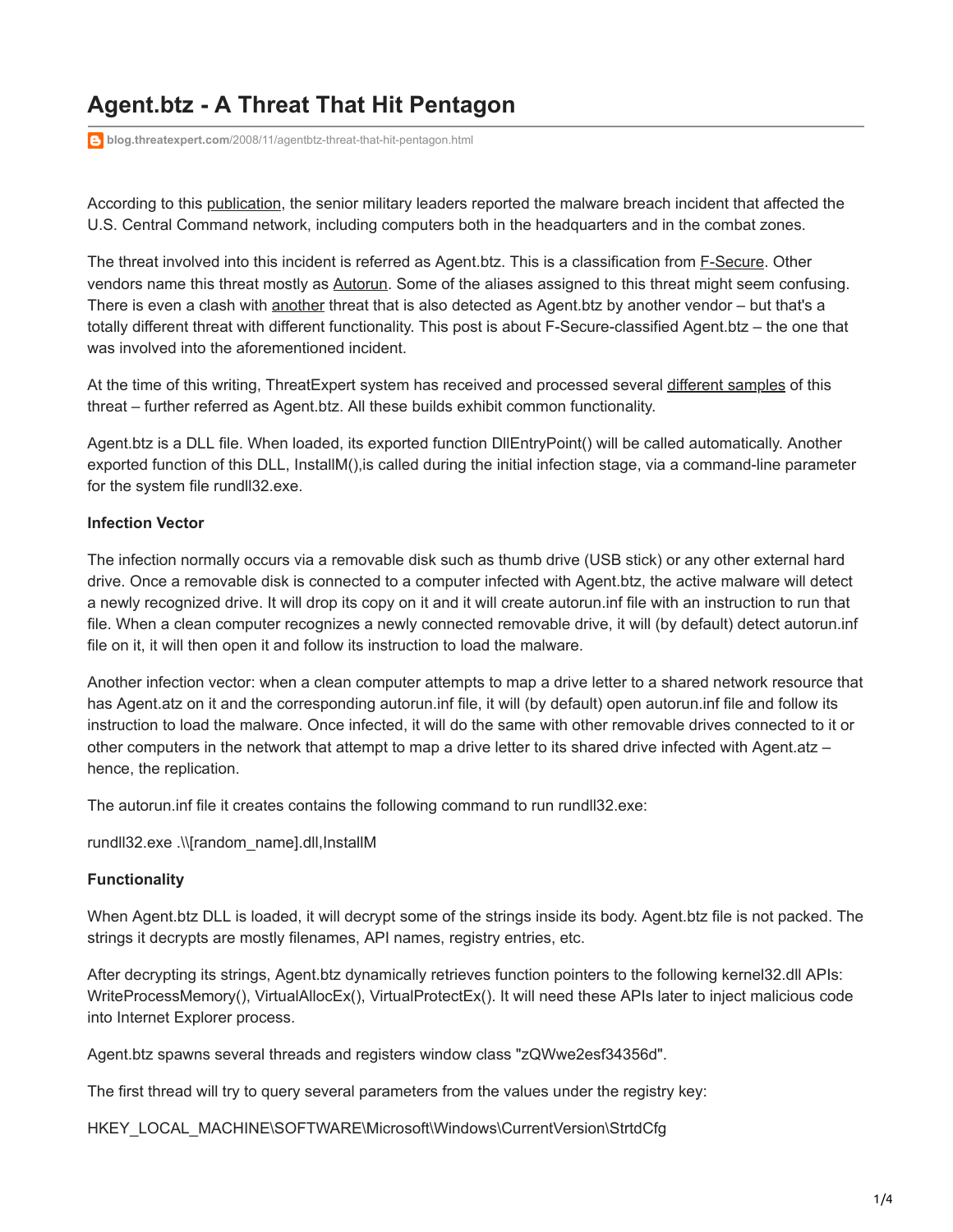Some of these parameters contain such details as time out periods, flags, or the name of the domain from which the additional components can be downloaded.

The first thread will spawn 2 additional threads. One of them will wait for 5 minutes, and then it will attempt to download an encrypted binary from the domain specified in the parameters.

For example, it may attempt to download the binaries from these locations:

http://biznews.podzone.org/update/img0008/[random digits].jpg

or

http://worldnews.ath.cx/update/img0008/[random digits].jpg

The downloaded binary will be saved under the file name \$1F.dll into the temporary directory.

Once the binary is saved, Agent.btz signals its threads with "wowmgr\_is\_loaded" event, saves new parameters into the registry values under the key "StrtdCfg", loads Internet Explorer process, decrypts the contents of the downloaded binary, injects it into the address space of Internet Explorer and then spawn a remote thread in it.

At the time of this writing the contents of the binary is unknown as the links above are down. Thus, it's not known what kind of code could have been injected into the browser process. The only assumption can be made here is that the remote thread was spawned inside Internet Explorer process in order to bypass firewalls in its attempt to communicate with the remote server.

#### **Installation**

Agent.btz drops its copy into %system% directory by using a random name constructed from the parts of the names of the DLL files located in the %system% directory.

It registers itself as an in-process server to have its DLL loaded with the system process explorer.exe. The CLSID for the in-process server is also random - it is produced by UuidCreate() API.

This threat may also store some of its parameters by saving them into the values nParam, rParam or id under the system registry key below:

HKEY\_LOCAL\_MACHINE\SYSTEM\CurrentControlSet\Control\CrashImage

On top of that, Agent.btz carries some of its parameters in its own body – stored as an encrypted resource named CONFIG. Agent.btz locates this resource by looking for a marker 0xAA45F6F9 in its memory map.

#### **File wmcache.nld**

The second spawned thread will wait for 10 seconds. Then, it'll save its parameters and some system information it obtains in an XML file %system%\wmcache.nld.

The contents of this file is encoded by XOR-ing it with the following mask:

1dM3uu4j7Fw4sjnbcwlDqet4F7JyuUi4m5Imnxl1pzxI6as80cbLnmz54cs5Ldn4ri3do5L6gs923HL34x2f5cvd0fk6c1a0s

Below is the decoded fragment of the XML file, provided as example:

<?xml version="1.0" encoding="unicode"?> <Cfg> <Ch> <add key="Id" value="3024688254" />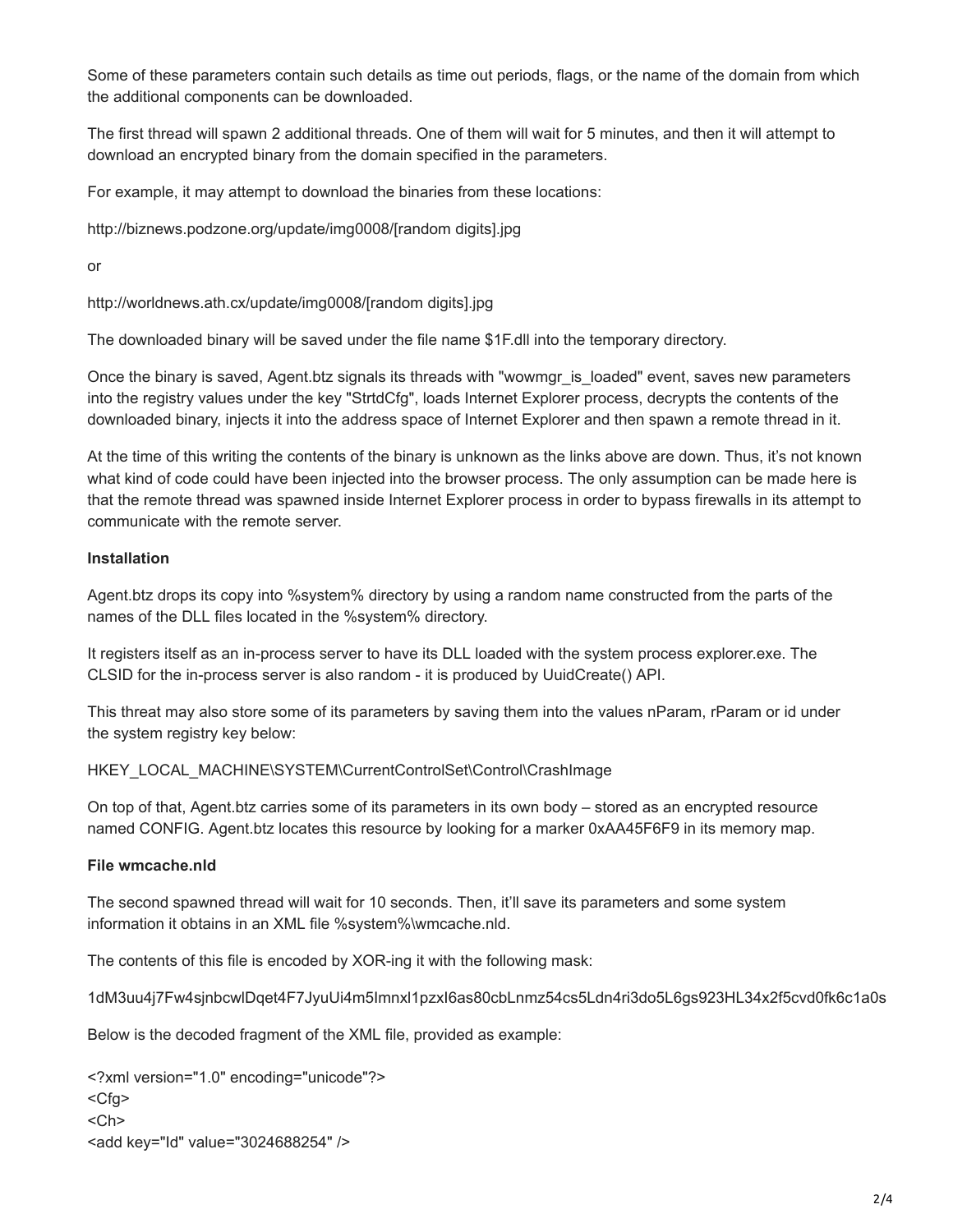<add key="PVer" value="Ch 1.5" /> <add key="Folder" value="img0008" /> <add key="Time" value="29:11:2008 18:44:46" /> <add key="Bias" value="4294967285" /> <add key="PcName" value="%ComputerName%" /> <add key="UserName" value="%UserName%" /> <add key="WinDir" value="%windir%" /> <add key="TempDir" value="%temp%" /> <add key="WorkDir" value="%system32%" /> <add key="Cndr" value="0" /> <add key="List" value="">  $\leq$ add key=" 0" value="2" /> </add> <add key="NList" value=""> </add>  $<$ / $Ch$ > ...

```
</Cfg>
```
Besides the basic system information above, Agent.btz contains the code that calls GetAdaptersInfo() and GetPerAdapterInfo() APIs in order to query network adapter's IP and MAC address, IP addresses of the network adapter's default gateway, primary/secondary WINS, DHCP and DNS servers. The collected network details are also saved into the log file.

## **File winview.ocx**

The second spawned thread will log threat activity into the file %system32%\winview.ocx.

This file is also encrypted with the same XOR mask. Here is the decrypted example contents of that file:

18:44:44 29.11.2008 Log begin: 18:44:44 Installing to C:\WINDOWS\system32\[random\_name].dll 18:44:44 Copying c:\windows\system32\[threat\_file\_name].dll to C:\WINDOWS\system32\[random\_name].dll (0) 18:44:44 ID: {7761F912-4D09-4F09-B7AF-95F4173120A6} 18:44:44 Creating Software\Classes\CLSID\{7761F912-4D09-4F09-B7AF-95F4173120A6} 18:44:44 Creating Software\Classes\CLSID\{7761F912-4D09-4F09-B7AF-95F4173120A6}\InprocServer32\ 18:44:44 Set Value C:\WINDOWS\system32\[random\_name].dll 18:44:44 Creating SOFTWARE\Microsoft\Windows\CurrentVersion\ShellServiceObjectDelayLoad\ 18:44:44 Native Id: 00CD1A40 18:44:44 Log end.

The thread will be saving its parameters and system information into the aforementioned encrypted XML file in the loop – once in every 24 hours.

## **File mswmpdat.tlb**

The original thread will then attempt to start 2 processes: tapi32d.exe and typecli.exe – these attempts are logged. Whenever Agent.btz detects a newly connected removable disk, it will also log the device details into the same log file %system%\mswmpdat.tlb.

The contents of this log file is encrypted the same way – here is the decrypted fragment of it: